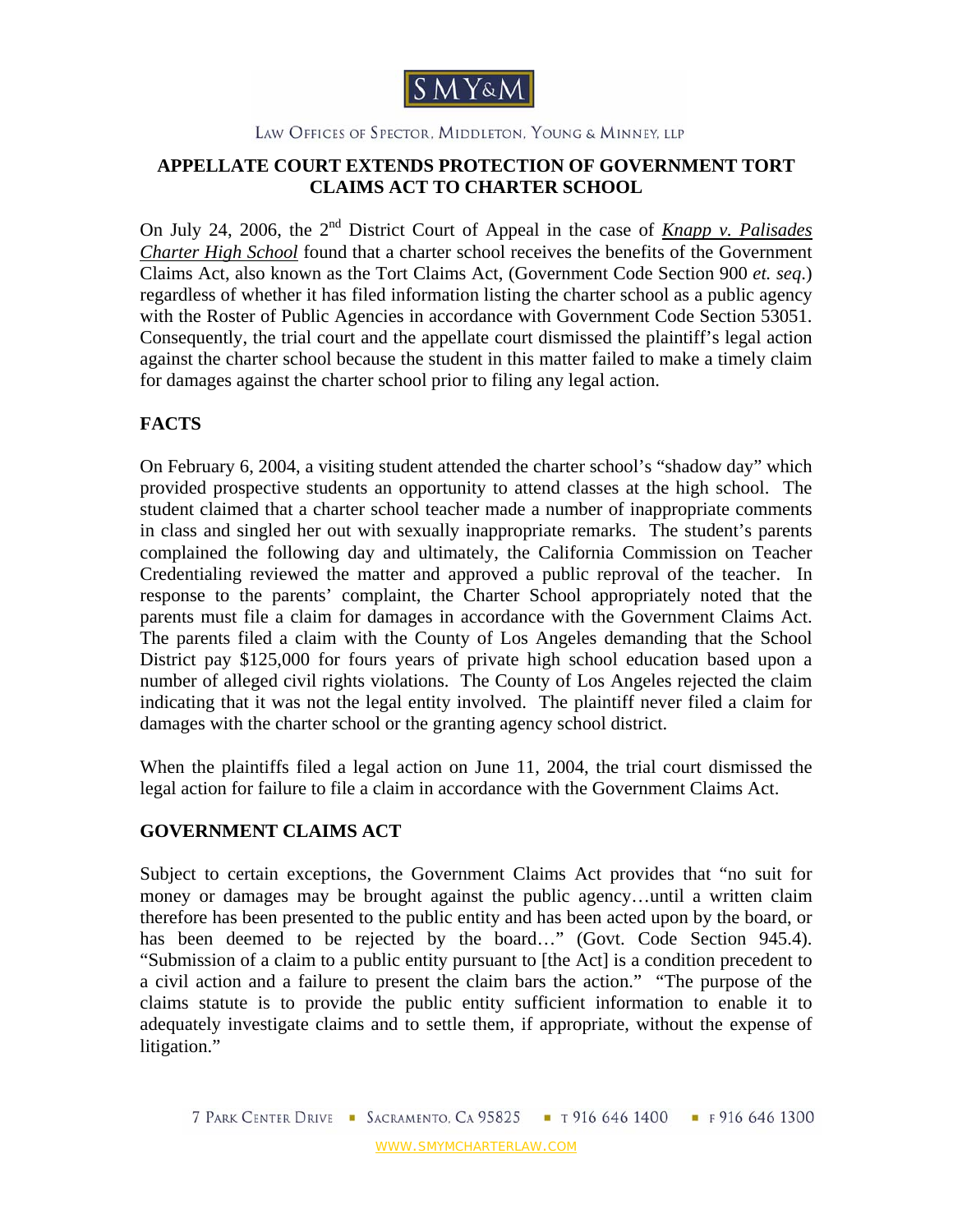## **THE PLAINTIFF'S CONTENTIONS**

The plaintiff contended that (1) she substantially complied with the Government Claims Act; and/or (2) she was excused from filing a claim because the charter school allegedly failed to file identifying information listing it as a public agency with the Roster of Public Agencies.

#### **NO SUBSTANTIAL COMPLIANCE**

The appellate court found that the plaintiff's claims of substantial compliance were without merit. The letters, e-mails and phone calls to the charter school were not sufficient to establish a claim under the Government Claims Act with the charter school, nor did the school district ever receive a claim (or even a copy of the claim that was filed with the wrong public agency).

# **CHARTER SCHOOLS ARE SUBDIVISIONS OF SCHOOL DISTRICTS FOR ROSTER OF PUBLIC AGENCIES**

Plaintiff contended that she was excused from filing a government claim because the charter school is an independent entity that must file a statement of facts listing it as a public agency on the Roster of Public Agencies – and she claimed that the charter school had failed to do so. The appellate court concluded that the charter school is a subdivision of the school district (regardless of whether it is organized as a nonprofit public benefit corporation) and that it need not be listed on the Roster of Public Agencies. As a result, the appellate court found that the plaintiff should have filed her claim with the school district and that she was not excused from complying with the Government Claims Act.

#### **RECOMMENDATION**

While this appellate court decision arguably extends the benefits of the Government Claims Act to charter schools that have not filed with the Roster of Public Agencies, it is our firm's recommendation that a charter school make that filing consistent with Government Code Section 53051. Filing the Statement of Facts would conclusively extend the Government Claims Act protection to the charter school; the appellate court did not address whether a claim filed directly with the charter school would be sufficient to address the obligations under the Government Claims Act.

If a charter school receives a Government Claim (or Tort Claim) or a claim for monetary damages the school should immediately consult with legal counsel as there are various statutory deadlines that significantly impact the charter school's legal rights.

If you need any assistance in completing the Statement of Facts for filing with the Roster of Public Agencies, please do not hesitate to contact Paul Minney, pminney@smymlaw.com or Adam Susz, asusz@smymlaw.com at the Law Offices of Spector, Middleton, Young & Minney, LLP at (916) 646-1400.